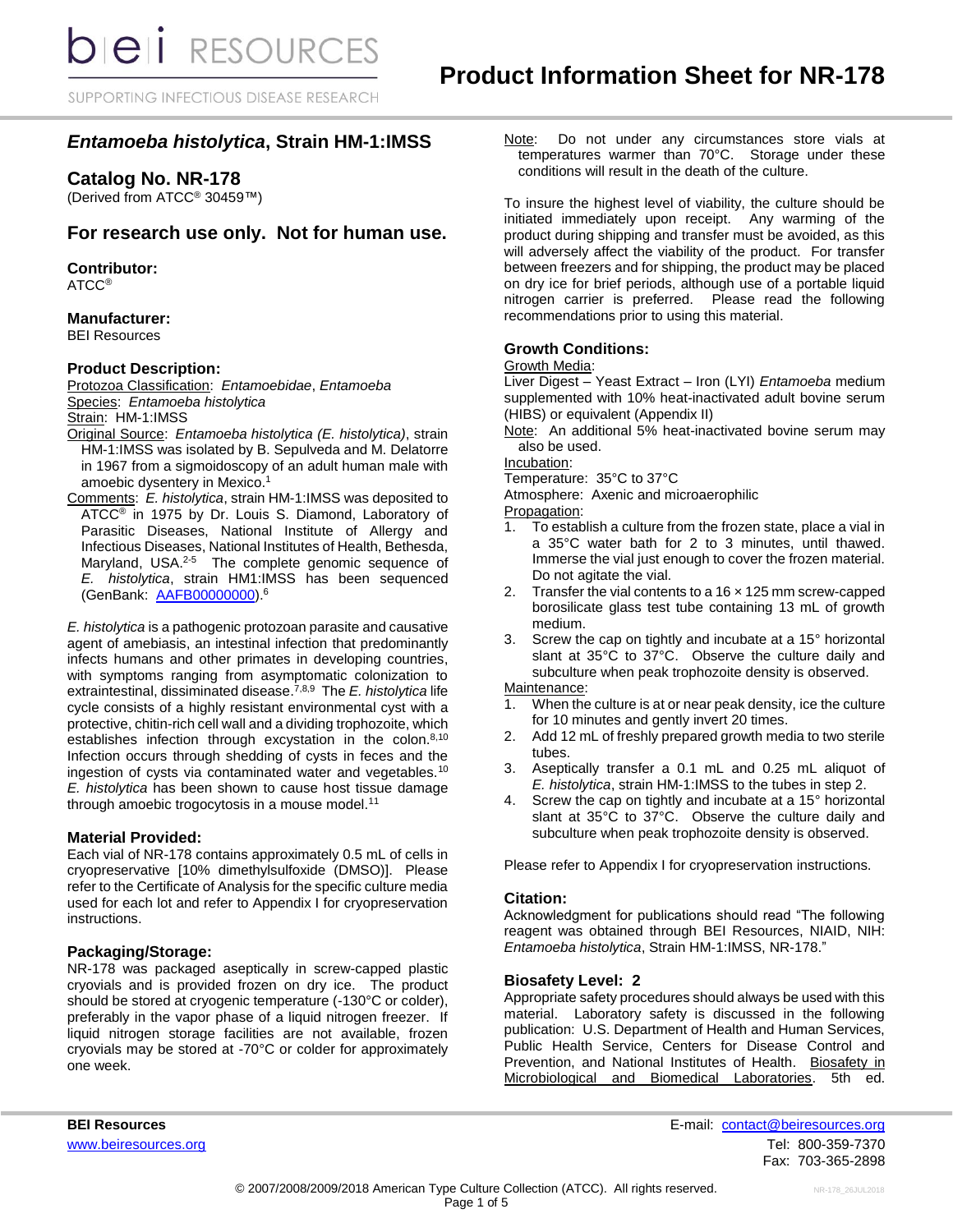**bieli** RESOURCES

SUPPORTING INFECTIOUS DISEASE RESEARCH

Washington, DC: U.S. Government Printing Office, 2007; see [www.cdc.gov/od/ohs/biosfty/bmbl5/bmbl5toc.htm.](http://www.cdc.gov/od/ohs/biosfty/bmbl5/bmbl5toc.htm)

#### **Disclaimers:**

You are authorized to use this product for research use only. It is not intended for human use.

Use of this product is subject to the terms and conditions of the BEI Resources Material Transfer Agreement (MTA). The MTA is available on our Web site at [www.beiresources.org.](http://www.beiresources.org/)

While BEI Resources uses reasonable efforts to include accurate and up-to-date information on this product sheet, neither ATCC® nor the U.S. Government makes any warranties or representations as to its accuracy. Citations from scientific literature and patents are provided for informational purposes only. Neither ATCC® nor the U.S. Government warrants that such information has been confirmed to be accurate.

This product is sent with the condition that you are responsible for its safe storage, handling, use and disposal. ATCC® and the U.S. Government are not liable for any damages or injuries arising from receipt and/or use of this product. While reasonable effort is made to ensure authenticity and reliability of materials on deposit, the U.S. Government, ATCC®, their suppliers and contributors to BEI Resources are not liable for damages arising from the misidentification or misrepresentation of products.

#### **Use Restrictions:**

**This material is distributed for internal research, noncommercial purposes only.** This material, its product or its derivatives may not be distributed to third parties. Except as performed under a U.S. Government contract, individuals contemplating commercial use of the material, its products or its derivatives must contact the contributor to determine if a license is required. U.S. Government contractors may need a license before first commercial sale.

#### **References:**

- 1. Landa, L., B. Sepúlveda, and M. De la Torre. "Advances in Methods of *Entamoeba histolytica* Culture." Arch. Invest. Med. (Mex.) 1 (1970): 9-14. PubMed: 4332884.
- 2. Clark, C. G. and L. S. Diamond. "Methods for Cultivation of Luminal Parasitic Protists of Clinical Importance." Clin. Microbiol. Rev. 15 (2002): 329-341. PubMed: 12097242.
- 3. Diamond, L. S. "Axenic Cultivation of *Entamoeba histolytica*: Progress and Problems." Arch. Invest. Med. (Mex.) 11 (1980): 47-54. PubMed: 6258527.
- 4. Diamond, L. S. "Techniques of Axenic Cultivation of *Entamoeba histolytica* Schaudinn, 1903 and *E. histolytica*-Like Amebae." J. Parasitol. 54 (1968): 1047- 1056. PubMed: 4319346.
- 5. Diamond, L. S. "Axenic Cultivation of *Entamoeba histolytica*." Science 134 (1961): 336-337. PubMed: 13722605.
- 6. Loftus, B., et al. "The Genome of the Protist Parasite *Entamoeba histolytica*." Nature 433 (2005): 865-868. PubMed: 15729342.

- 7. Pritt, B. S. and C. G. Clark. "Amebiasis." Mayo Clin. Proc. 83 (2008): 1154-1159. PubMed: 18828976.
- 8. Parija, S. C., J. Mandal and D. K. Ponnambath. "Laboratory Methods of Identification of *Entamoeba histolytica* and Its Differentiation from Look-Alike *Entamoeba* spp." Trop. Parasitol. 4 (2014): 90-95. PubMed: 25250228.
- 9. Ngui, R., et al. "Differentiating *Entamoeba histolytica*, *Entamoeba dispar* and *Entamoeba moshkovskii* Using Nested Polymerase Chain Reaction (PCR) in Rural Communities in Malaysia." Parasit. Vectors 5 (2012): 187. PubMed: 22947430.
- 10. Marie, C. and W. A. Petri Jr. "Regulation of Virulence of *E. histolytica*." Annu. Rev. Microbiol. 68 (2014): 493-520. PubMed: 25002094.
- 11. Ralston, K. S. "Taking a Bite: Amoebic Trogocytosis in *Entamoeba histolytica* and Beyond." Current Opin. Microbiol. 28 (2015): 26-35. PubMed: 26277085.
- 12. Stanley, S. L., Jr. "The *Entamoeba histolytica* Genome: Something Old, Something New, Something Borrowed and Sex Too?" Trends Parasitol. 21 (2005): 451-453. PubMed: 16098811.
- 13. Loftus, B. J. and N. Hall. "*Entamoeba*: Still More to be Learned from the Genome." Trends Parasitol. 21 (2005): 453. PubMed: 16099723.

ATCC<sup>®</sup> is a trademark of the American Type Culture Collection.



**BEI Resources** E-mail: [contact@beiresources.org](mailto:contact@beiresources.org) [www.beiresources.org](http://www.beiresources.org/)Tel: 800-359-7370 Fax: 703-365-2898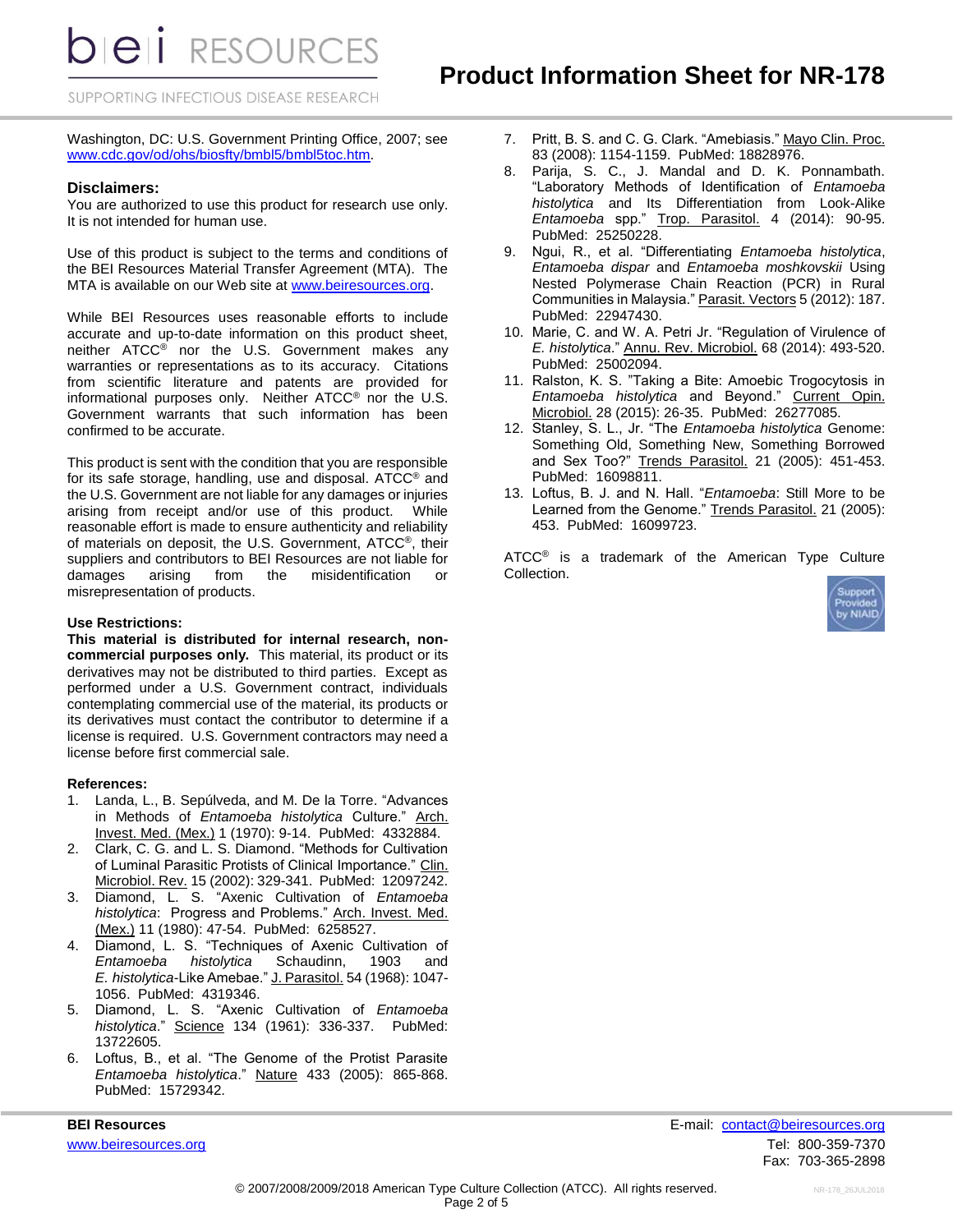*DIEI RESOURCES* 

SUPPORTING INFECTIOUS DISEASE RESEARCH

#### **APPENDIX I: CRYOPRESERVATION**

- 1. Prepare CPMB-2 Basal Solution (see recipe below).
- 2. Prepare L-Cysteine/Ascorbic Acid Solution (see recipe below).
- 3. Harvest cells from several cultures that are in peak density of growth and place on ice for 10 minutes.
- 4. Gently invert tubes 20 times and centrifuge at 200  $\times$  g for 5 minutes.
- 5. While cells are centrifuging, prepare the CPMB-5 Cryoprotective Solution:
	- a) Add 1 mL of DMSO to a 16 × 125 mm screw-capped test tube and place on ice until solidified.
	- b) Add 0.8 mL of 2.5 M sucrose, remove from ice, and invert until the DMSO is liquefied and return to ice bath.
	- c) Add 0.2 mL of the L-Cysteine/Ascorbic Acid Solution to the mixture and mix.
	- d) Add 6 mL of the CPMB-2 Basal Solution and mix.
	- e) Add 2 mL heat inactivated bovine serum and mix.
- 6. Resuspend the cell pellets and pool to a final volume of approximately 10 mL with the supernatant.
- 7. Determine the cell density using a hemocytometer, and adjust the concentration between  $5 \times 10^5$  and  $1 \times 10^6$  cells/mL using fresh media. If the cell concentration is lower than  $5 \times 10^5$  cells/mL, centrifuge the cell suspension, remove the supernatant, and resuspend the pellet in a volume that will yield a concentration between  $5 \times 10^5$  and  $1 \times 10^6$  cells/mL.
- 8. After the cell concentration is adjusted, centrifuge at 200  $\times$  q for 5 minutes.
- 9. Remove as much supernatant as possible and determine the volume removed.
- 10. Resuspend the cell pellet with a volume of the Cryoprotective Solution equal to the volume of the supernatant removed. Gently invert the tube several times to obtain a uniform cell density.
- 11. Dispense 0.5 mL aliquots into sterile plastic cryovials.
- 12. Place the vials in a controlled rate freezing unit. From room temperature, cool at -10°C/min until the liquid begins to freeze; from this point until -40°C is reached, cool at -1°C/min. At -40°C plunge the vials into liquid nitrogen. The cooling cycle should be initiated 15 to 30 minutes after the addition of DMSO to the cell preparation.
- 13. Store ampoules in a liquid nitrogen refrigerator until needed (-130°C or colder).

| <b>CPMB-2 Basal Solution</b>    |                  |
|---------------------------------|------------------|
| <b>Yeast Extract</b>            | 60.0 q           |
| K2HPO4                          | 1.0 <sub>q</sub> |
| KH <sub>2</sub> PO <sub>4</sub> | 0.6 <sub>g</sub> |
| NaCl                            | 2.0 <sub>g</sub> |
| Distilled water                 | 1 <sup>1</sup>   |

Add the ingredients in the order listed above to the distilled water and mix. Adjust the pH to 6.8 and autoclave for 20 minutes at 121°C

| L-Cysteine/Ascorbic Acid Solution |                  |
|-----------------------------------|------------------|
| L-Cysteine • HCI                  | 1.0 <sub>q</sub> |
| Ascorbic Acid                     | 0.1 <sub>a</sub> |
| 10 N NaOH                         | $\sim 0.7$ mL    |
| Distilled water to                | $10 \text{ mL}$  |

Add 9.0 mL of distilled water to a 20 mL beaker and dissolve the first two components. While stirring, adjust the pH to 7.2 with 10 N NaOH (approximately 0.7 mL). Adjust the final volume to 10 mL with distilled water and filter sterilize using a 0.2 μm filter. The solution should be used soon after preparation. Discard any unused solution.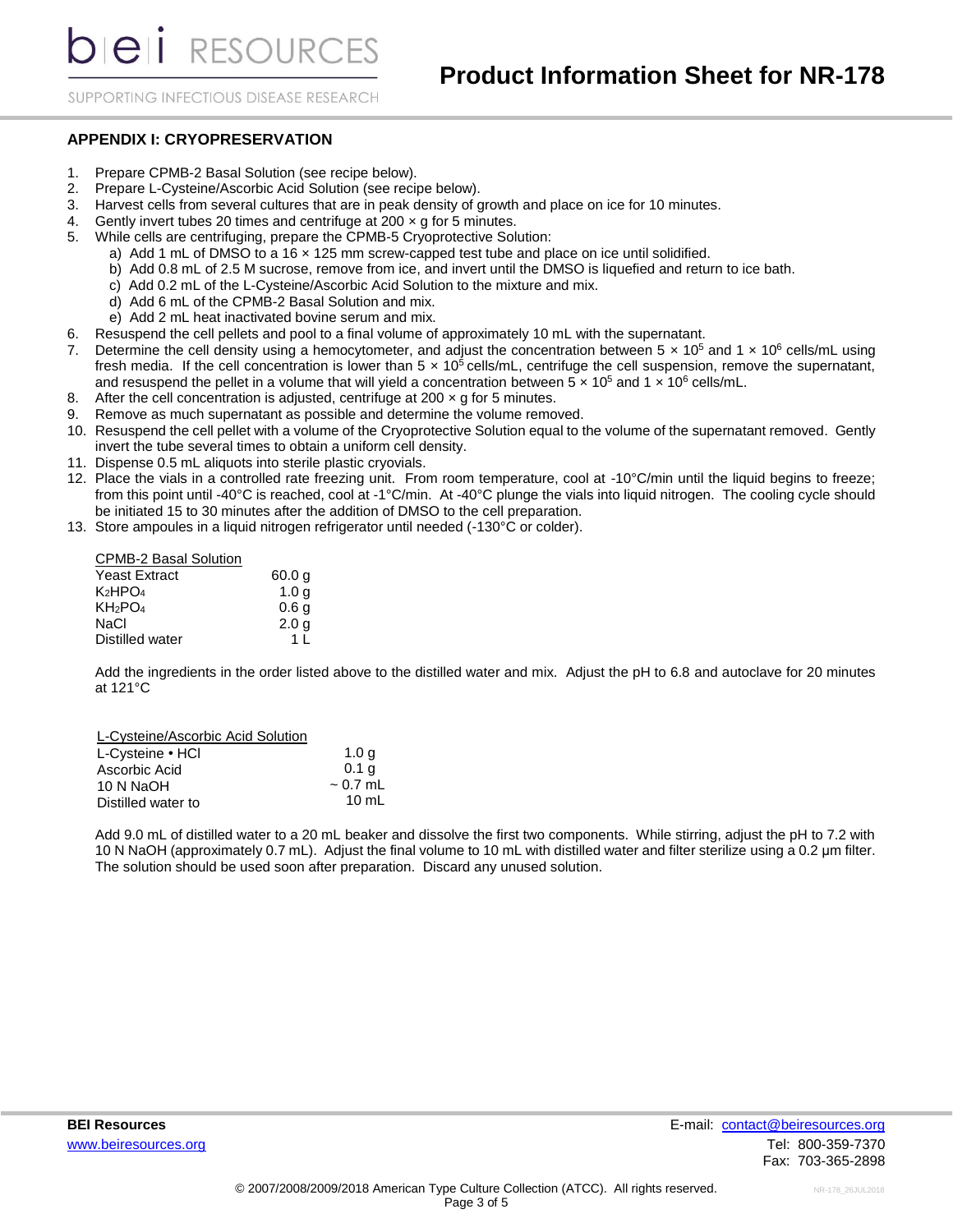beli RESOURCES

SUPPORTING INFECTIOUS DISEASE RESEARCH

### **APPENDIX II: LIVER DIGEST – YEAST EXTRACT – IRON (LYI)** *ENTAMOEBA* **MEDIUM (ATCC® MEDIUM 2154)**

- 1. Prepare the 10× Glucose Buffer Stock Solution (see recipe below) and filter sterilize using a 0.2 μm filter.
- 2. Prepare the LYI Base Stock Solution (see recipe below), by dissolving the dry ingredients of the LYI Base Stock in 600 mL of distilled water in the order indicated. Adjust the final volume to 780 mL with distilled water. Adjust pH to 6.8 with 1 N NaOH. Autoclave for 20 minutes at 121°C, and allow to cool.

| 10x Glucose Buffer Stock Solution |                   | LYI Base Stock           |                  |
|-----------------------------------|-------------------|--------------------------|------------------|
| K <sub>2</sub> HPO <sub>4</sub>   | 1.0 g             | NaCl                     | 1.0 <sub>q</sub> |
| KH <sub>2</sub> PO <sub>4</sub>   | 0.6 <sub>g</sub>  | Yeast Extract            | 25.0 g           |
| Glucose                           | 10.0 <sub>q</sub> | Neutralized Liver Digest | 5.0 <sub>q</sub> |
| Distilled water                   | $100 \text{ mL}$  | L-Cysteine • HCI         | 1.0 <sub>q</sub> |
|                                   |                   | Ascorbic Acid            | 0.2 <sub>q</sub> |
|                                   |                   | Ferric Ammonium Citrate  | $22.8$ mg        |
|                                   |                   | Distilled water to       | 780 mL           |

3. Prepare the LYI Broth (see recipe below), by aseptically adding 100 mL of the 10× Glucose Buffer Stock Solution to 780 mL of cooled LYI Base Stock Solution. Osmolarity should be 380 milliosmols/kg; adjust by increasing or decreasing NaCl. LYI Broth can be stored at least 6 months at -20°C.

LYI Broth LYI Base Stock Solution 10× Glucose Buffer Stock Solution 780 mL 100 mL

4. Prepare each of the three water-soluble vitamin stock solutions listed below:

| <b>Water Solution A</b> |                                                                                               |
|-------------------------|-----------------------------------------------------------------------------------------------|
| Niacin                  | $62.5$ mg                                                                                     |
| p-Aminobenzoic acid     | $12.5$ mg                                                                                     |
| Distilled water to      | $150$ mL                                                                                      |
|                         | Dissolve solid ingredients in boiling distilled water and restore the final volume to 150 mL. |
|                         |                                                                                               |
| <b>Water Solution B</b> |                                                                                               |
| Niacinamide             | 62.5 mg                                                                                       |

| <b>THUUTHUTH</b>         | 04.0 HN           |                                                                                              |
|--------------------------|-------------------|----------------------------------------------------------------------------------------------|
| Pyridoxine hydrochloride | $62.5 \text{ mg}$ |                                                                                              |
| Thiamine hydrochloride   | 25.0 mg           |                                                                                              |
| Calcium pantothenate     | 25.0 mg           |                                                                                              |
| i-Inositol               | 125.0 mg          |                                                                                              |
| Choline chloride         | 1250.0 mg         |                                                                                              |
| Distilled water to       | $150$ mL          |                                                                                              |
|                          |                   | Dissolve solid ingredients in 125 mL distilled water, then bring the final volume to 150 mL. |
|                          |                   |                                                                                              |

Water Solution C Riboflavin Distilled water to 62.5 mg 150 mL Add riboflavin to 75 mL of distilled water and add 0.1 N NaOH dropwise until the riboflavin is fully dissolved. Bring the final volume to 100 mL with distilled water.

5. Prepare the Water-Soluble Vitamins Solution by combining each of the three water-soluble vitamin stock solutions prepared above. Bring the final volume to 500 mL with distilled water.

| Water Soluble Vitamins |                  |
|------------------------|------------------|
| Water Solution A       | 150 mL           |
| Water Solution B       | 150 mL           |
| Water Solution C       | $100 \text{ mL}$ |
| Distilled water to     | $100 \text{ mL}$ |

If the mixture appears turbid, it should not be discarded. Development of turbidity is an indication that an excess of NaOH has been used in the preparation of one of the stock solutions (Diamond, L. S. "Techniques of Axenic Cultivation of *Entamoeba histolytica* Schaudinn, 1903 and *E. histolytica*-Like Amebae." J. Parasitol. 54 (1968): 1047-1056. PubMed: 4319346.).

**BEI Resources** E-mail: [contact@beiresources.org](mailto:contact@beiresources.org) [www.beiresources.org](http://www.beiresources.org/)Tel: 800-359-7370 Fax: 703-365-2898